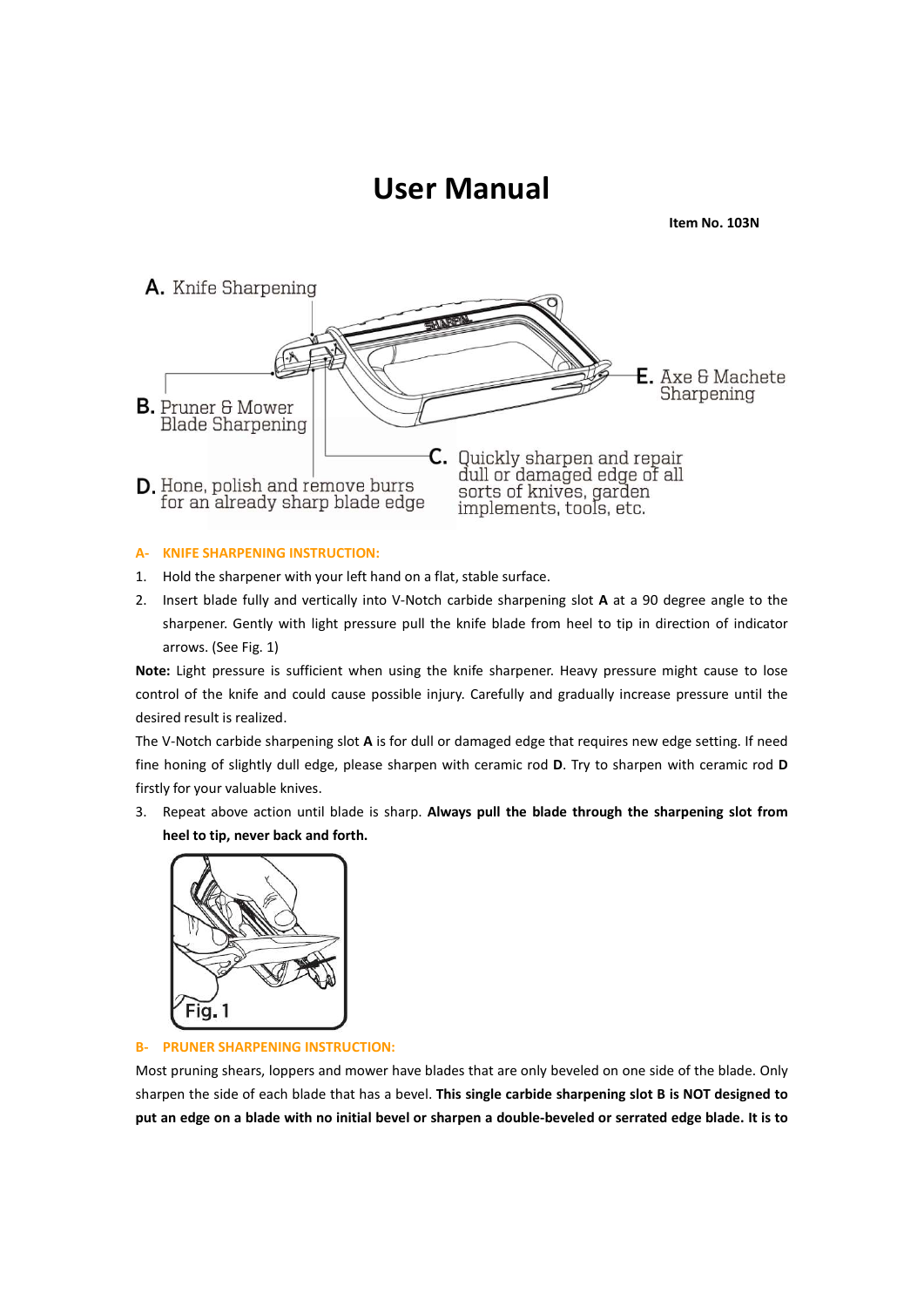be used for maintaining sharpness and edge quality of blades with a single-bevel on one side of the<br>blade only.<br>1. Secure the blade of your pruners, loppers or mower that you want to sharpen as much as possible<br>with the cu

- 
- be used for maintaining sharpness and edge quality of blades with a single-bevel or<br>blade only.<br>1. Secure the blade of your pruners, loppers or mower that you want to sharpen as<br>with the cutting edge exposed.<br>2. Position t 1. Secure the blade of your pruners, loppers or mower that you want to sharpen as much as possible<br>
1. Secure the blade of your pruners, loppers or mower that you want to sharpen as much as possible<br>
2. Position the head o Secure the blade of your pruners, loppers or mower that you want to sharpen as much as possible<br>Secure the blade of your pruners, loppers or mower that you want to sharpen as much as possible<br>with the cutting edge exposed. be used for maintaining sharpness and edge quality of blades with a single-bevel on one side of the<br>blade only.<br>1. Secure the blade of your pruners, loppers or mower that you want to sharpen as much as possible<br>with the cu the cutting edge is restingued in the bottom of the batter of the cutting edge is entity. Secure the blade of your pruners, loppers or mower that you want to sharpen as much as possible with the cutting edge exposed.<br>Posit the Computer of the blade is sharp. Always pull the sharpener across the blade from held to the ending edge of your pruners, loppers or mower that you want to sharpen as much as possible with the cutting edge sposed.<br>The v ed for maintaining sharpness and edge quality of blades with a single-bevel on one side of the<br>eonly.<br>Secure the blade of your pruners, loppers or mower that you want to sharpen as much as possible<br>brottion the head of the edge for maintaining sharpness and edge quality of blades with a single-bevel on one side of the<br>endy.<br>Secure the blade of your pruners, loppers or mower that you want to sharpen as much as possible<br>with the cutting edge e follow the contour of the blade is sharp. Always pull the sharpener across the blade from held the the contour<br>Secure the blade of your pruners, loppers or mower that you want to sharpen as much as possible<br>existion the he be used for maintaining sharpness and edge quality of blades with a single-bevel on one side of the<br>
3. Ecure the blade of your pruners, loppers or mower that you want to sharpen as much as possible<br>
with the cutting edge never the blade of your primarism and edge quality of blades with a single-bevel on one side of eachy.<br>
Secure the blade of your pruners, loppers or mower that you want to sharpen as much as possievent the cutting edge exp 2. Position the head of the sharpener over the heal of the blade. Then lower the sharpener down so that<br>the cutting edge is resting in the bottom of the V-Notch slot. Make sure the angled carbide blade in<br>the V-Notch is al The cutting edge is resting in the bottom of the V-Notch slot. Make sure the angled carbide blade in<br>
the W-Notch is sligned with the beveled side of blade. Hold the sharpener are sparillel to the cutting<br>
edge spossible. the V-Notch is aligned with the beveled side of blade. Hold the sharpener as parallel to the cure dege as possible. Then apply moderate downward pressure to pull the sharpener across the cure dege from heel to trip in dire
- 



edge from heel to tip in direction of indicator arrows. (See Fig. 2). Maintain constant pressure and<br>follow the contour of the blade as you pull.<br>3. Repeat above action until blade is sharp. Always pull the sharpener acros to tip in direction of the blade as you pull.<br>
Seperal above action until blade is sharp. Always pull the sharpener across the blade from heel to tip,<br>
never back and forth.<br>
Tig. 2<br>
Tig. 2<br>
Tig. 2<br>
Tig. 2<br>
Hotel streams S 3. Repeat above action until blade is sharp. Always pull the sharpener across the blade from heel to tip,<br>never back and forth.<br><br>**Angle between the edge being sharpened and carbide C** can sharpen all sorts of knives, garde THERE STRAIN THE STRAIN IN INTERVALUATION:<br>
THERE STRAINS SHARPENING INSTRUCTION:<br>
Including but not limited to hedge shears, carbide C can sharpen all sorts of knives, garden implements,<br>
scissors, tool edge, etc.<br>
Hold t THE TRIST 2<br>
TRIST 2<br>
C. HEDGE SHEARTS SHARPENING INSTRUCTION:<br>
Including but not limited to hedge shears, carbide C can sharpen all sorts of knives, garden implements,<br>
scissors, tool edge, etc.<br>
Hold the sharpener at a s **Stroke. For those single-beveled blades such as blades of hedge shears, provided by the control of the property of the stroke of the stroke is a such as such as such as such as such as such as such as such as the stroke t** Tig. 2<br>
C. HEDGE SHEARS SHARPENING INSTRUCTION:<br>
Including but not limited to hedge shears, carbide C can sharpen all sorts of knives, garden implements,<br>
scissors, tool edge, etc.<br>
Hold the sharpener at a slight angle to

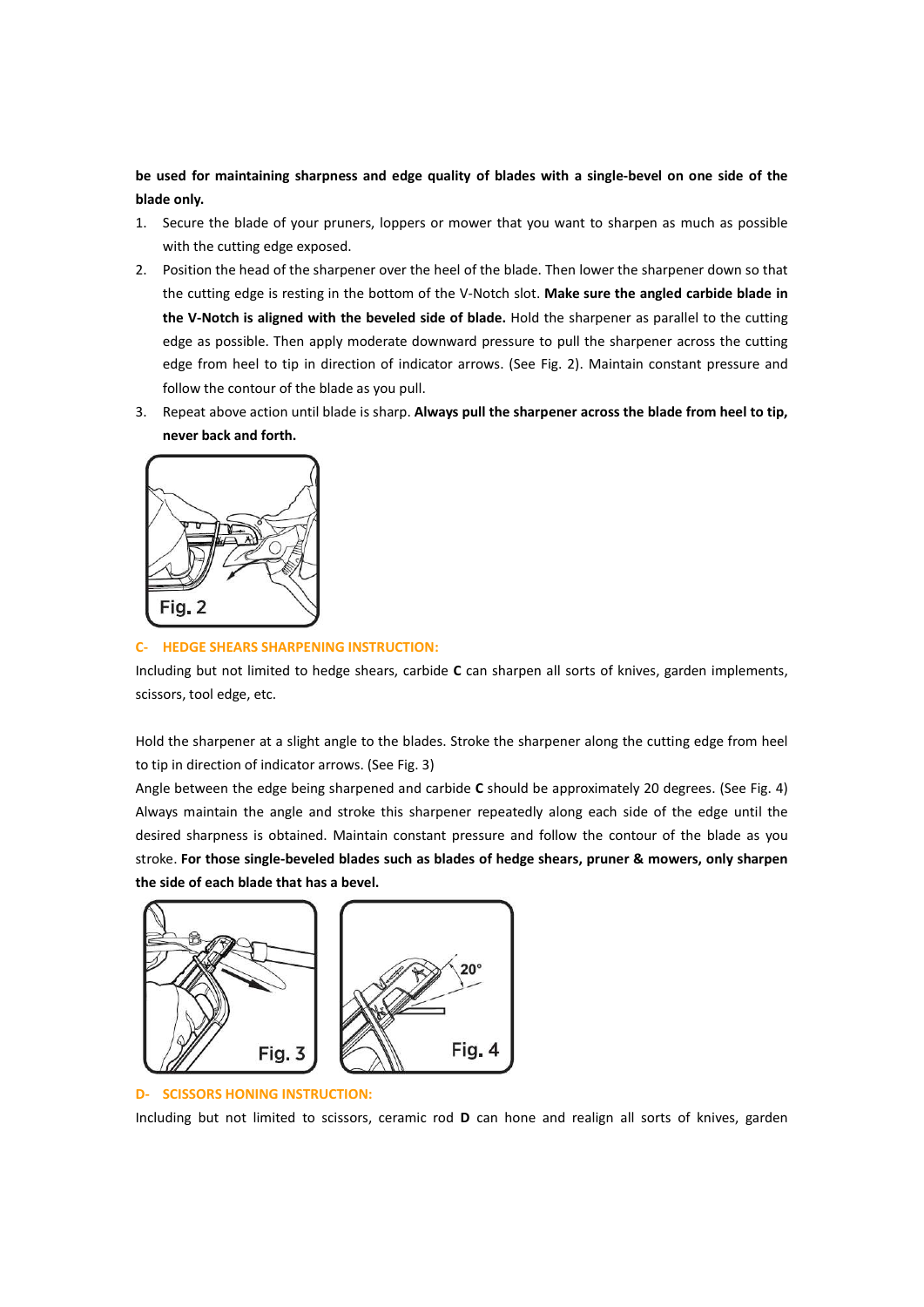implements, tool edge, etc.<br>
Hold the sharpener at a slight angle to the blades. Stroke the sharpener along the cutting edge from heel<br>
Angle between the edge being sharpened and ceramic rod **D** should be approximately 20

implements, tool edge, etc.<br>Hold the sharpener at a slight angle to the blades. Stroke the sharpener along the cutting edge from heel<br>to tip in direction of indicator arrows. (See Fig. 5)<br>Angle between the edge being sharp implements, tool edge, etc.<br>Hold the sharpener at a slight angle to the blades. Stroke the sharpener along the cutting edge from heel<br>to tip in direction of indicator arrows. (See Fig. 5)<br>Angle between the edge being sharp implements, tool edge, etc.<br>
Hold the sharpener at a slight angle to the blades. Stroke the sharpener along the cutting edge from heel<br>
to tip in direction of indicator arrows. (See Fig. 5)<br>
Angle between the edge being sh implements, tool edge, etc.<br>
Hold the sharpener at a slight angle to the blades. Stroke the sharpener along the cutting edge from heel<br>
to tip in direction of indicator arrows. (See Fig. 5)<br>
Angle between the edge being sh implements, tool edge, etc.<br>
Hold the sharpener at a slight angle to the blades. Stroke the sharpener along the cutting edge from heel<br>
to tip in direction of indicator arrows. (See Fig. 5)<br>
Angle between the edge being sh stroke. For those stroke. For the blades such as the blades such as the properties of the product of the inferencia of the blades such as the product of the product of the product of the product of the product of the produ implements, tool edge, etc.<br>
Hold the sharpener at a slight angle to the blades. Stroke the sharpener along the cutting edge from heel<br>
to tip in direction of indicator arrows. (See Fig. 5)<br>
Angle between the edge being sh



- 
- THE STARE SHARPENING INSTRUCTION:<br>
Tig. 5<br>
AXE SHARPENING INSTRUCTION:<br>
Prostice are, hatcher or mached by clamping it in a vise with cutting edge exposed.<br>
Position the head of the sharpener over one end of the blade. The 2. Position the head of the sharpener over one end of the blade. Then lower the sharpener down so that<br>the cutting edge is resting in the bottom of the V-Notch slot E. Hold the sharpener as parallel to the<br>cutting edge as the cutting edge is resting in the bottom of the V-Notch slot E. Hold the sharpener as parallel to the<br>
cutting edge as possible. Then apply moderate downward pressure to pull the sharpener across the<br>
cutting edge from on
- 



# MAINTENANCE:

- 
-